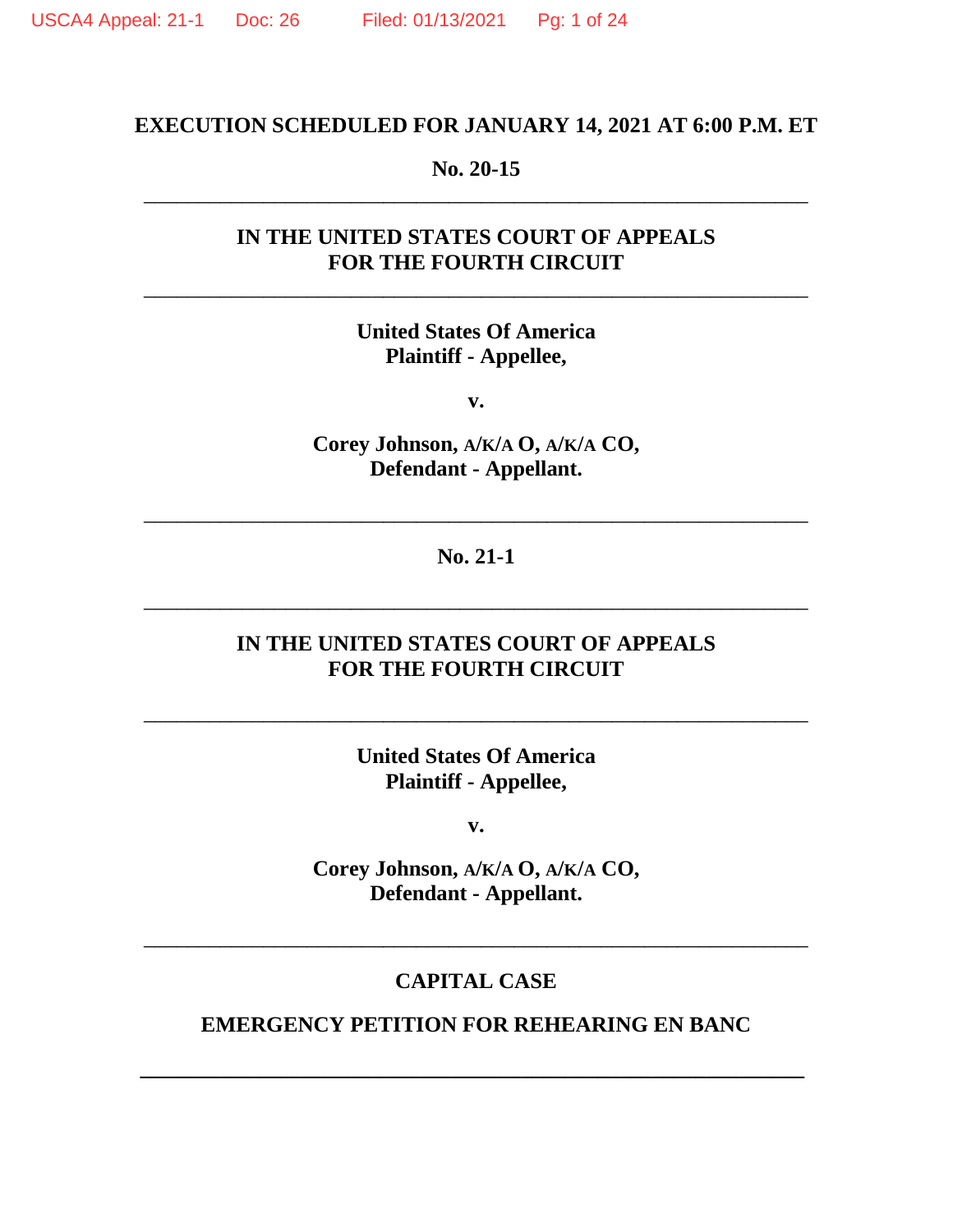Donald P. Salzman Jonathan Marcus David E. Carney Skadden, Arps, Slate, Meagher & Flom, LLP 1440 New York Avenue, NW Washington, DC 20005 Ph: (202) 371-7246 Fax: (202) 661-8295 Email: david.carney@skadden.com

*Counsel for Corey Johnson*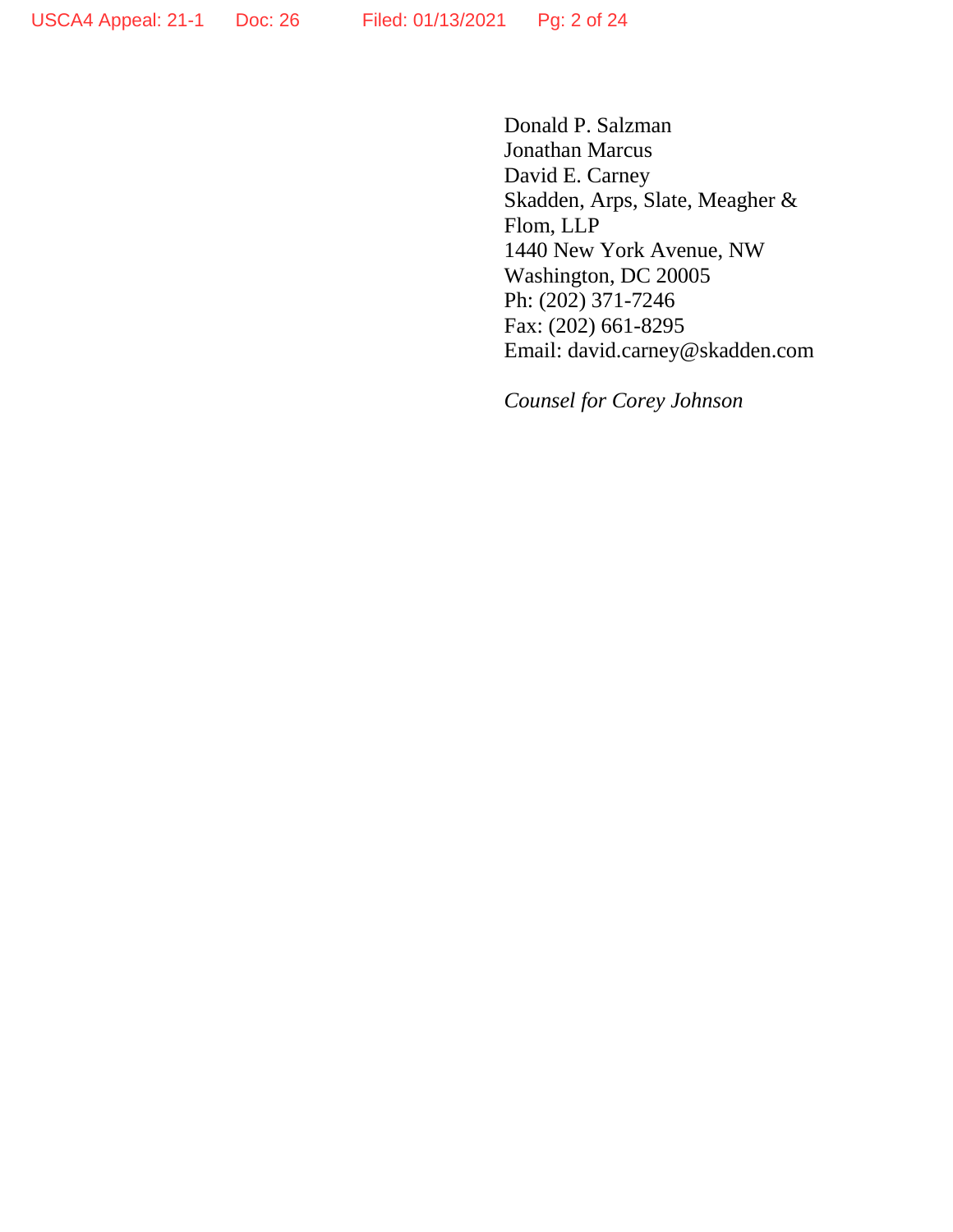#### **INTRODUCTION AND RULE 35(b)(1) STATEMENT**

En banc rehearing is warranted because the panel decision raises two questions of exceptional importance. *See* Fed. R. App. P. 35(b)(1)(B).

First, Mr. Johnson has an absolute right to seek reconsideration of his death sentence under the First Step Act. As Judge Motz wrote, there are "compelling arguments" supporting Mr. Johnson's right to this resentencing. (No. 20-15, ECF No. 26 at 8.) And because the government seeks to execute Mr. Johnson before he can seek resentencing, the en banc court should take up the "difficult and important issues" he has raised. (*Id.* at 9.)

Second, the plain language of the federal statute prohibits the United States from executing Mr. Johnson due to his intellectual disability. 18 U.S.C. § 3596(c); 21 U.S.C. § 848(*l*). Judge Motz recognized the provision as a "safeguard" in the federal system, but incorrectly believed this Court was precluded by precedent from so finding. This Court should grant rehearing and a stay of execution and hold that federal law provides a mechanism for Corey Johnson – whose case rests on a decades-old partial diagnosis dependent on a single miscalculated IQ score – to establish that he is ineligible for execution.

Mr. Johnson respectfully petitions the Court to grant en banc review and grant the requested preliminary relief pending the Court's review of the merits of his appeals.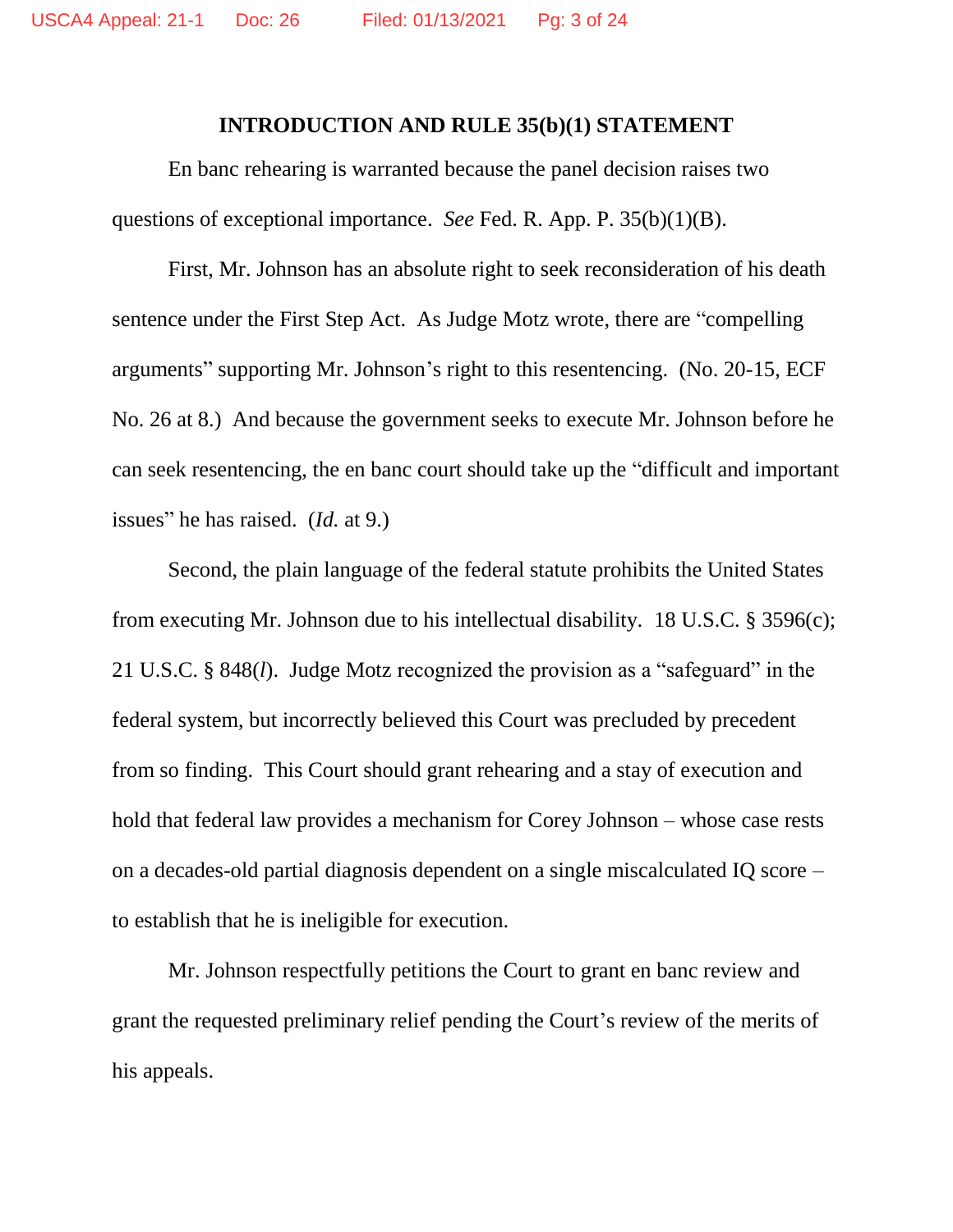$\overline{a}$ 

### **BACKGROUND FACTS**

Corey Johnson was convicted in 1993 of multiple offenses stemming from crack distribution activities, including murder in the course of a continuing criminal enterprise ("CCE") in violation of 21 U.S.C. § 848(e). He was sentenced to death for the § 848(e) offenses.

On August 19, 2020, Mr. Johnson sought a sentence reconsideration from death to life without possibility of parole under the First Step Act for his violations of 21 U.S.C. § 848. The district court denied this motion.  $(20-15$ \_J.A.154.)<sup>1</sup> On November 20, the government set a January 14, 2021, execution date for Mr. Johnson. (20-15\_J.A.528.) On December 14, 2020, Mr. Johnson filed a motion pursuant to 28 U.S.C. § 2255 ("§ 2255") in the district court seeking to establish that he could not be executed because the FDPA prohibits the government from executing mentally retarded prisoners.<sup>2</sup> (21-1\_J.A.84.) On January 2, 2021, the district court found that the § 2255 motion was an unauthorized successive motion and dismissed it without considering the merits. (21-1\_J.A.81.)

<sup>&</sup>lt;sup>1</sup> Citations to the joint appendix at Dtk. 20-15, ECF Nos. 11-1, 11-2 are referred to as "20-15 J.A." and citations to the joint appendix at Dkt. 21-1, Nos.  $5-4 - 5-$ 6, 6-1, 6-2, 7-1, 7-2 are referred to as "21-1\_J.A."

<sup>&</sup>lt;sup>2</sup> The modern term is "intellectually disabled." This Petition uses "mentally retarded" only when citing statutes and case law or quoting documents.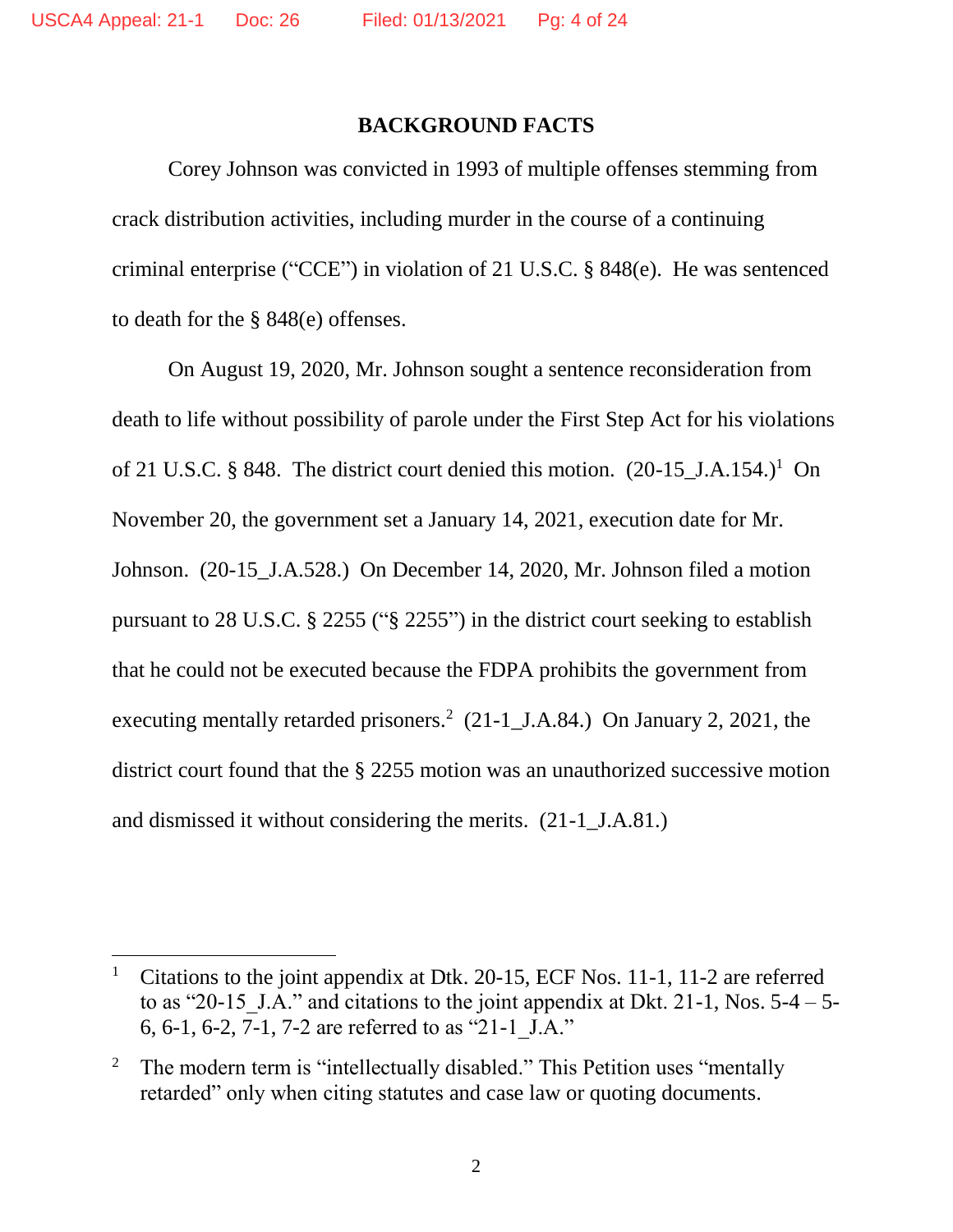Mr. Johnson appealed both orders to this Court and requested stays of his execution pending appeal. (20-15, ECF Nos., 10, 15-1; 21-1, ECF Nos., 5-1, 8-1.)

Yesterday, a three-judge panel denied Mr. Johnson's motions for stay under the First Step Act and the FDPA. (20-15, ECF No. 26.) Judge Motz dissented with respect to Mr. Johnson's motion to stay pursuant to the First Step Act, concluding that he raised a "timely and serious challenge . . . that should be resolved prior to his execution." (*Id.* at 7.) And while the Panel unanimously denied Mr. Johnson's motion to stay pursuant to the FDPA, Judge Motz noted that his claim raised "grave concerns about the propriety to now executing him."<sup>3</sup> (*Id.* at 6 (Motz, J., concurring).)

#### **ARGUMENT**

Mr. Johnson is entitled to a stay of execution because (1) he has a significant possibility of success on the merits; (2) he is likely to suffer irreparable injury otherwise; (3) the balance of equities tip in his favor; (4) an injunction is in the public interest; and (5) he did not unduly delay in bringing his claims. *See generally Dunn v. McNabb*, 138 S. Ct. 369 (2017).

The issue is the same regardless of whether the FDPA (§ 3596) or the ADAA (§848(l) applies. *See* footnote 4, *infra.*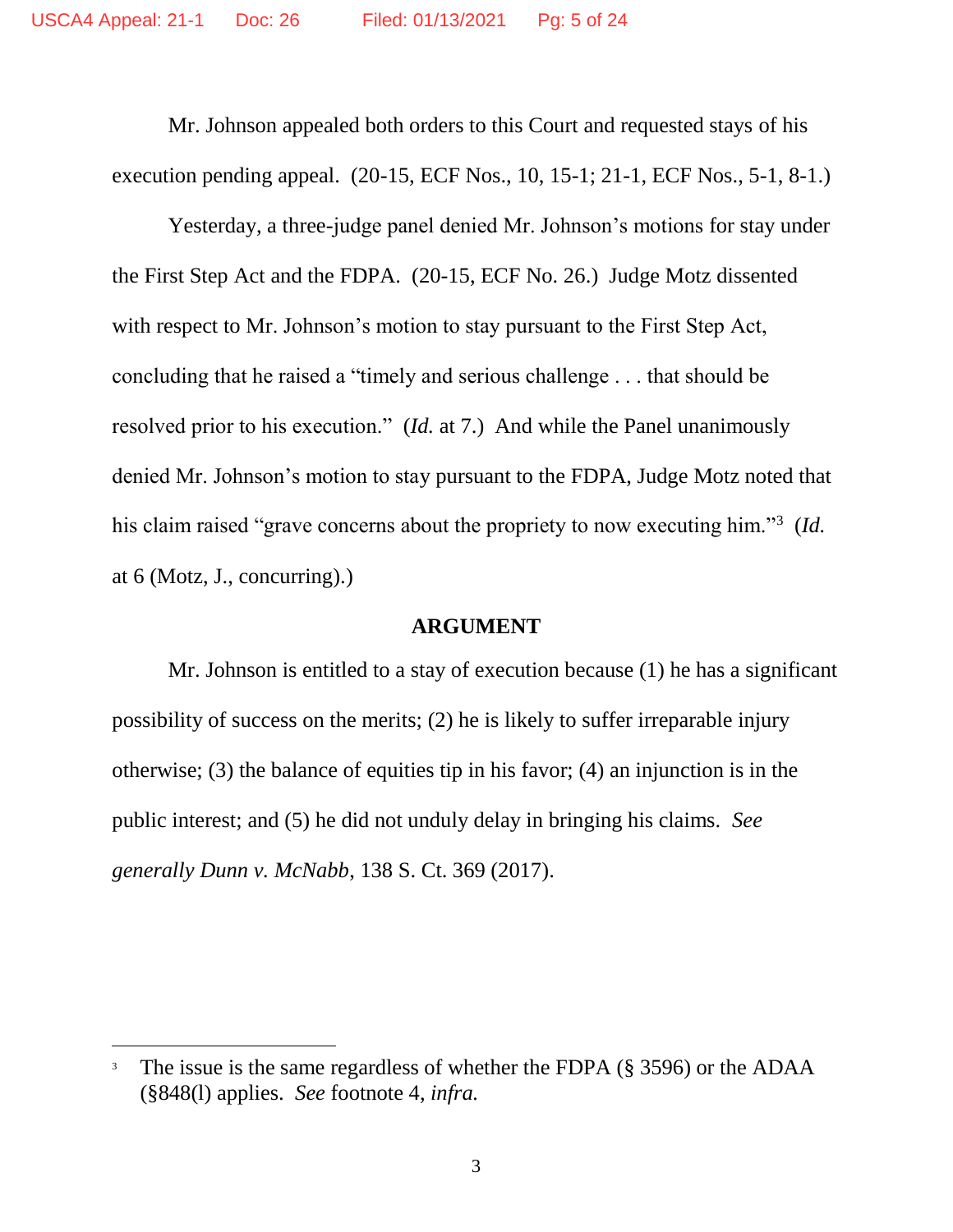#### **I. Mr. Johnson is likely to prevail on the merits of his appeals.**

#### **a. The First Step Act permits Mr. Johnson to ask a jury to reconsider his death sentences.**

This Court has recently penned several opinions explaining the purpose of the First Step Act of 2018; the mode of analysis district courts should use to determine whether a defendant is eligible for reconsideration of his sentence under it; and the factors a sentencer must take into consideration before exercising its discretion to reduce that defendant's sentence. *See United States v. Wirsing*, 943 F.3d 175, 186 (4th Cir. 2019); *United States v. Gravatt*, 953 F.3d 258, 262 (4th Cir. 2020); *United States v. Woodson*, 962 F.3d 812, 816 (4th Cir. 2020); *United States v. Chambers*, 956 F.3d 667, 670 (4th Cir. 2020). To summarize briefly: in recognition of grave racial inequities in sentencing occasioned by unreasonable disparities in sentencing for distribution of crack cocaine versus powder cocaine embedded in the Anti-Drug Abuse Act (the "ADAA"), Congress passed the Fair Sentencing Act in 2010. Pub. L. No. 111-220, § 2, 124 Stat. 2372. The 2010 Act adjusted penalties for offenses involving crack by increasing the threshold drug quantities required to trigger mandatory minimum sentences under  $\S$  841(b)(1). Because the Fair Sentencing Act operated prospectively only, eight years later, Congress passed the First Step Act to provide relief for prisoners convicted of certain drug offenses committed *before* the Fair Sentencing Act was passed by giving them one opportunity to come back into court to seek reconsideration of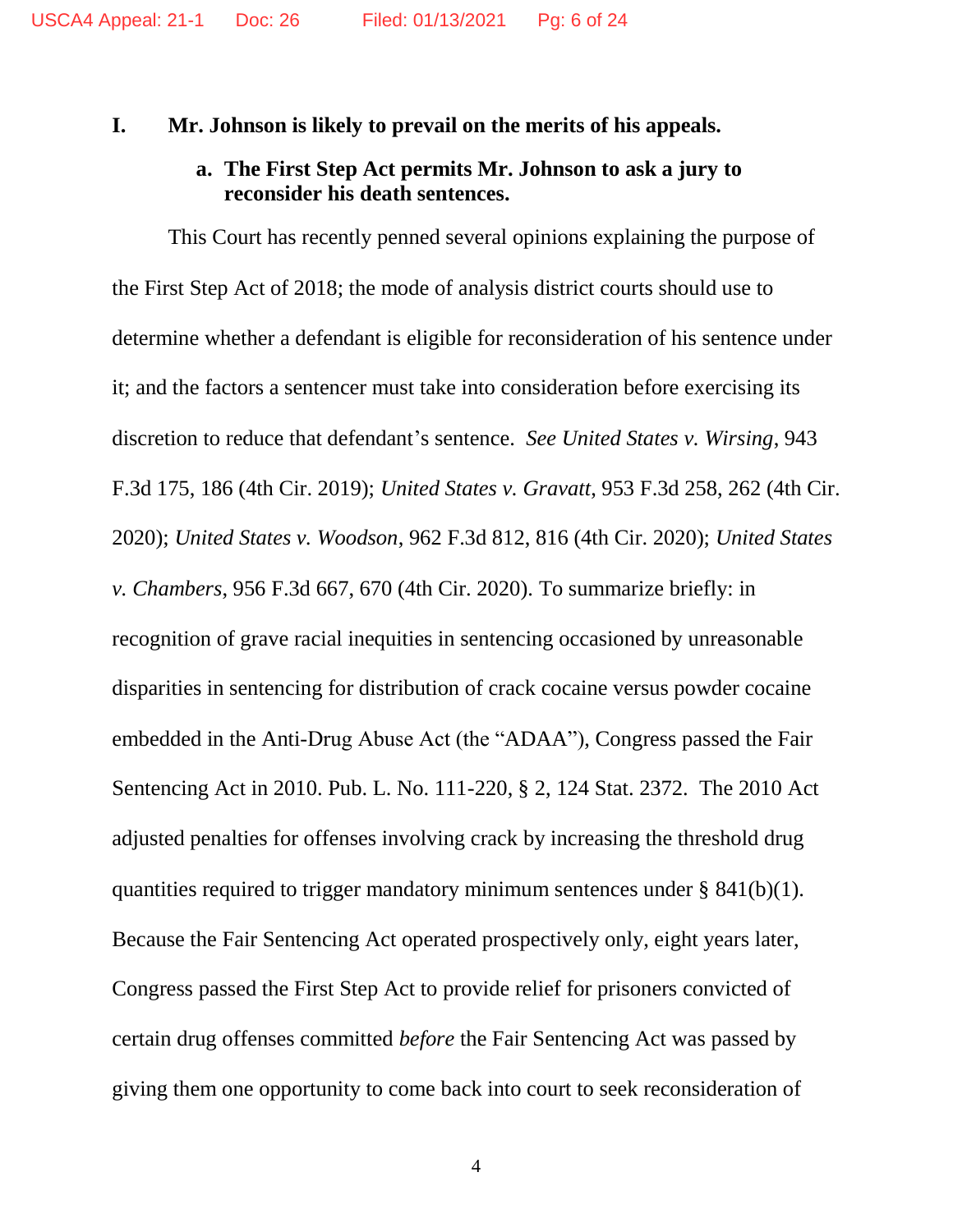their sentences. This right was considered so important, Congress eliminated all procedural barriers for bringing such a claim. Mr. Johnson, who was convicted and sentenced for drug crimes in 1993, availed himself of this opportunity by filing a First Step Act claim in August 2020.

The First Step Act created a two-step process to determine whether a defendant is entitled to resentencing. First, the court must determine whether a defendant has committed a "covered offense." This requires looking at whether the penalties for defendant's "statute of conviction" were modified, even slightly, by the Fair Sentencing Act. *Wirsing*, 943 F.3d at 185; *Woodson*, 962 F.3d at 816; *see also United States v. Shaw*, 957 F.3d 734, 739 (7th Cir. 2020). This Court has made clear that courts should not employ a "complicated [or] eligibility-limiting determination at the 'covered offense' stage of the analysis," *United States v. Wirsing*, 943 F.3d at 186 (citation omitted), and that this determination requires a purely legal analysis of the statutes rather than the facts of the convictions at issue. *See, e.g.*, *Gravatt*, 953 F.3d at 262; *Woodson*, 962 F.3d at 816; *see also Shaw*, 957 F.3d at 739.

If an offense is "covered," the defendant's sentence then must be reconsidered. During this second step, the sentencer must consider the entire range of factors that go into a sentencing determination, applying current law and considering post-conviction information the defendant proffers, including his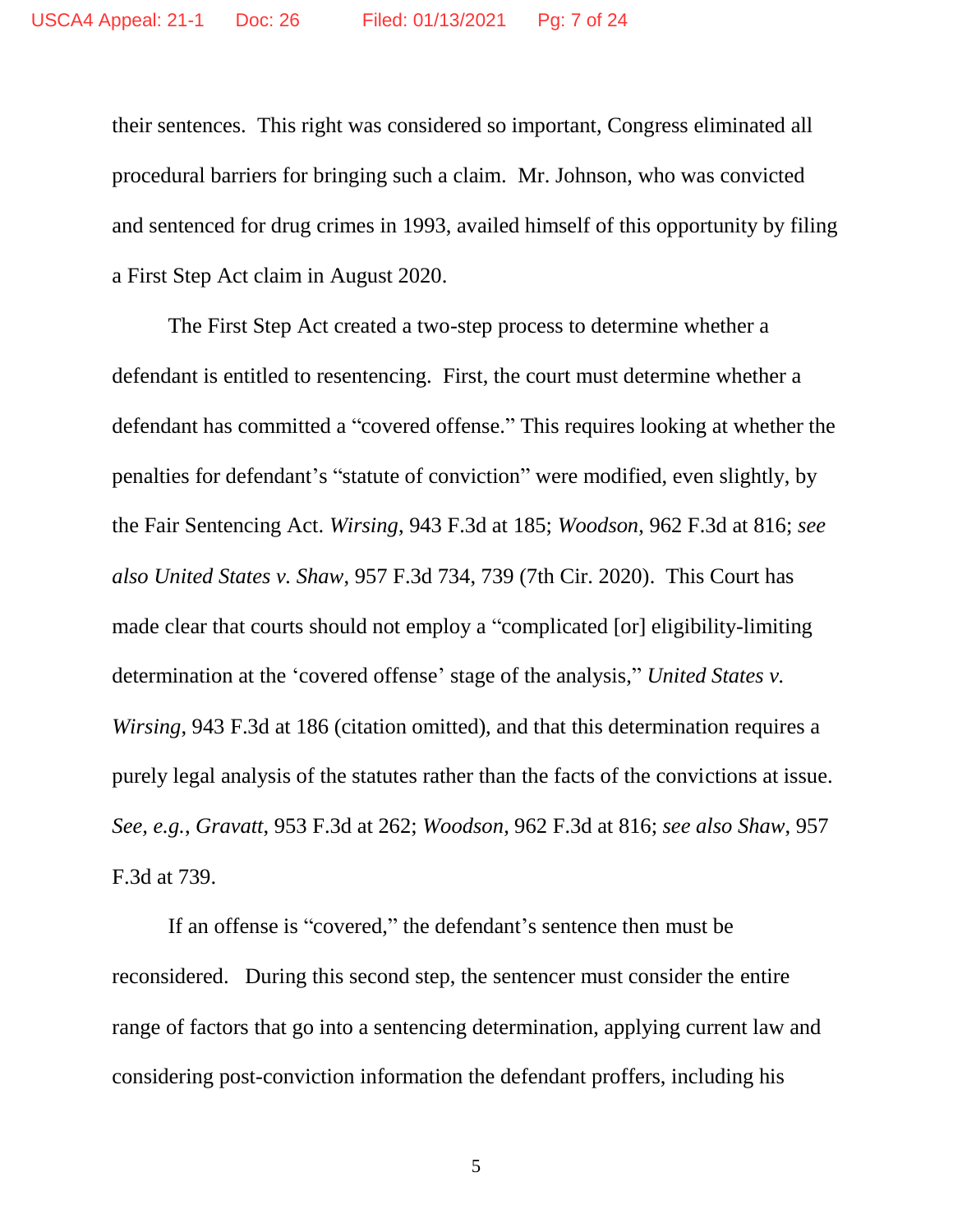prison adjustment and other relevant mitigating factors, to provide just and adequate punishment. *See, e.g.*, *Chambers*, 956 F.3d at 674.

### **i. Mr. Johnson's convictions under 21 U.S.C. § 848(e) are "covered offenses" because the penalties for his statute of conviction were modified by the Fair Sentencing Act.**

Mr. Johnson was convicted of and sentenced pursuant to 21 U.S.C. §§ 848(a) and 848(e). As Judge Motz correctly noted in her dissent from the denial of a stay of execution, Mr. Johnson has presented "compelling arguments that his statute of conviction is 21 U.S.C. § 848—a cohesive statute centered on the definition of 'continuing criminal enterprise' in § 848(c)—for which the penalties of various subsections have indisputably been modified." (No. 20-15, ECF No. 26 at 8.) In other words, Mr. Johnson has met the threshold to be eligible for reconsideration of his sentence.

As Judge Motz explained, § 848 is Mr. Johnson's statute of conviction because, by its plain language and construction, § 848 is a single federal criminal statute, the punishments for which rest on an initial determination that the accused engaged in a CCE specifically defined by  $\S$  848(c).<sup>4</sup> The remaining subsections lay out additional elements that, if found, carry specific penalties, and cannot exist

<sup>&</sup>lt;sup>4</sup> Both the district court and the government have contended that  $\S$  848 cannot be the statute of conviction because in *United States v. NJB,* 104 F.3d 630 (4th Cir. 1997), this Court said that § 848(e) was a standalone offense. Inasmuch as Judge Motz authored *NJB*, her opinion yesterday holds particular weight.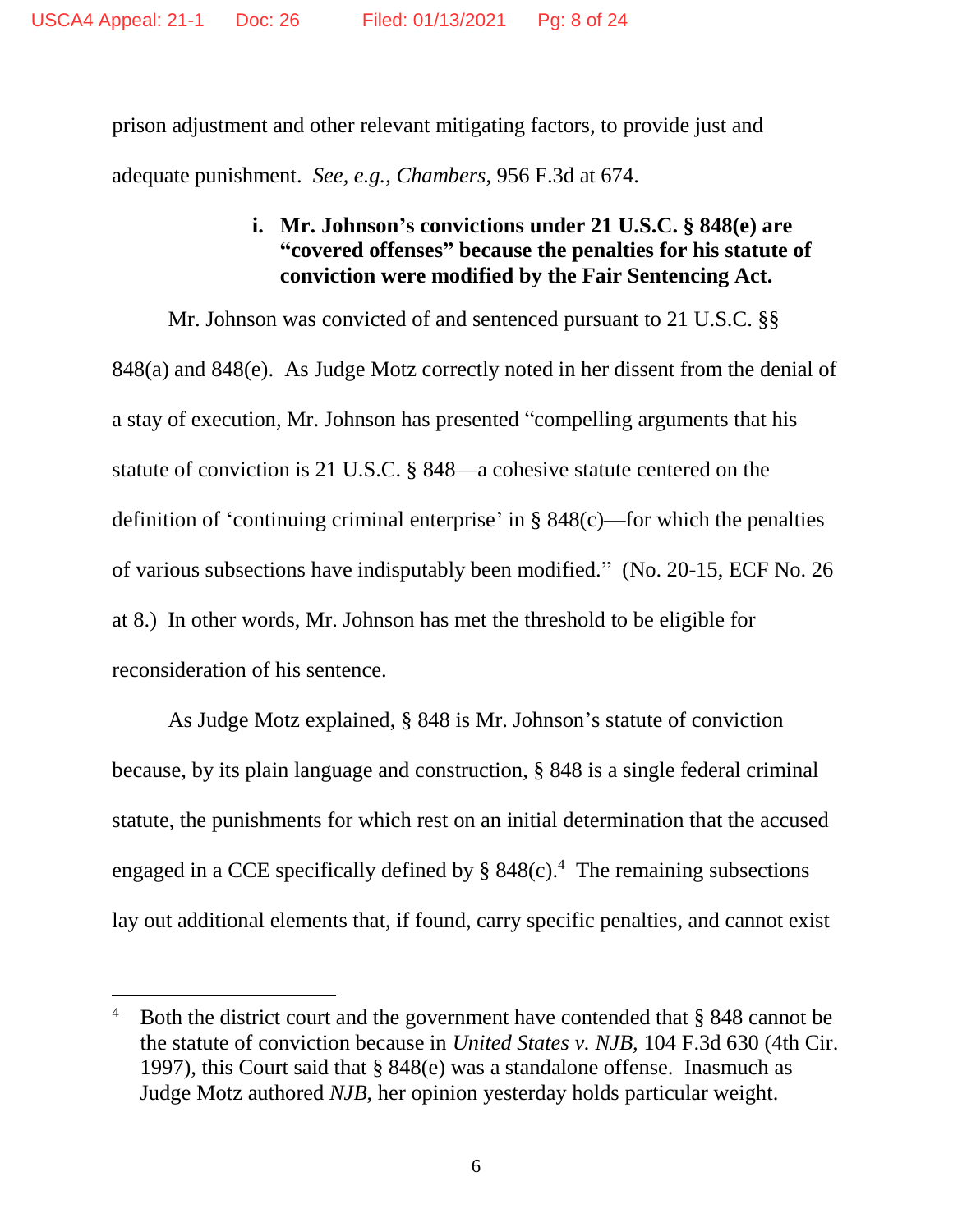independent of subsection (c). *See United States v. Brown*, No. 08-cr-00011-1, 2020 WL 3106320, at \*4 (W.D. Va. June 11, 2020) (explaining that § 848(c) is the centerpiece of the statute defining a CCE and that by virtue of § 848's brevity and overall uniformity of purpose, it must constitute the "statute of conviction" for all CCE crimes in Title 21). Thus, § 848 as a whole is the statute of conviction for purposes of the First Step Act. Other courts have used similar analysis to conclude that because § 848 in its entirety is the "statute of conviction," and any violation under any of its subsections is a "covered offense." *See, e.g.*, *Brown*, 2020 WL 3106320, at \*4 (holding that the "most straightforward solution" was to consider § 848 in its entirety as the statute of conviction); *United States v. Dean*, No. 97- 276(3), 2020 WL 2526476, at \*3 (D. Minn. May 18, 2020) (holding that § 848 is the statute of conviction).

Again, as Judge Motz highlighted, subsections of § 848 have been modified by operation of the Fair Sentencing Act, so § 848 is a "covered offense."<sup>5</sup> (No. 20-15, ECF No. 26 at 8.) As this Court explained in *Woodson*, for instance, a defendant's offenses under both §  $841(b)(1)(B)(iii)$  and  $(b)(1)(C)$  were modified by the Fair Sentencing Act because that act changed the applicable drug weights

<sup>&</sup>lt;sup>5</sup> Moreover, § 848 $(c)$  necessarily involves drug offenses, and the drug offenses charged in this case—violations of §  $841(b)(1)(A)$  and § 846—carried penalties that were modified by the Fair Sentencing Act. Pub. L. No. 111-220, § 2, 124 Stat. 2372, 2372.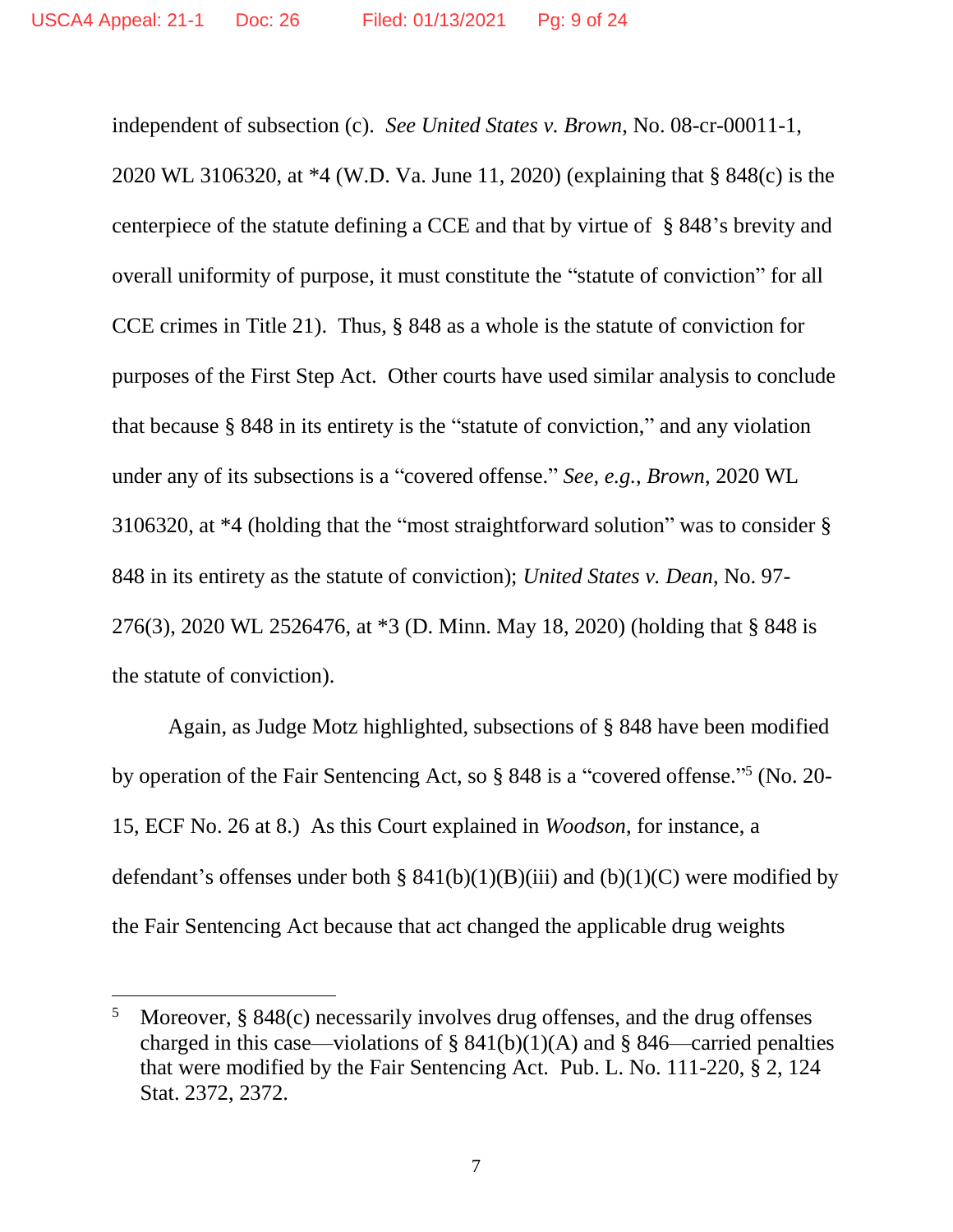triggering a sentence within § 841(b)(1)(C), which had *the effect* of changing the penalty. *Woodson*, 962 F.3d at 815. Thus, Congress did not need to explicitly modify the text of these provisions in order to affect the penalties connected to them. *Id.*. The government has conceded elsewhere that the penalty provisions of § 848 have been modified, because both subsections (b) and (e) include violations of § 841(b)(1)(A) as predicate offenses. *See, e.g.*, *Brown*, 2020 WL 3106320, at \*2.

Even if this Court were to deem § 848(e) a standalone statute of conviction—which it should not, because 848(e) is part of the integrated whole of § 848—the penalties for subsection (e) have themselves been modified by the First Step Act. It must also, therefore, constitute a covered offense.

Finally, even if this Court were to adopt the district court's complicated, eligibility-limiting, conduct-specific analysis it cautioned against in *Wirsing*, Mr. Johnson's offenses would still constitute "covered offenses" because, as this Court determined on direct appeal, his CCE offenses all rest on his underlying violations of § 841(b)(1)(A). *See United States v. Tipton*, 90 F.3d 861, 884 (4th Cir. 1996).

Thus, no matter how one slices it, Mr. Johnson's § 848 violations are "covered offenses," and he has met the threshold requirement that entitles him to reconsideration of his capital sentences.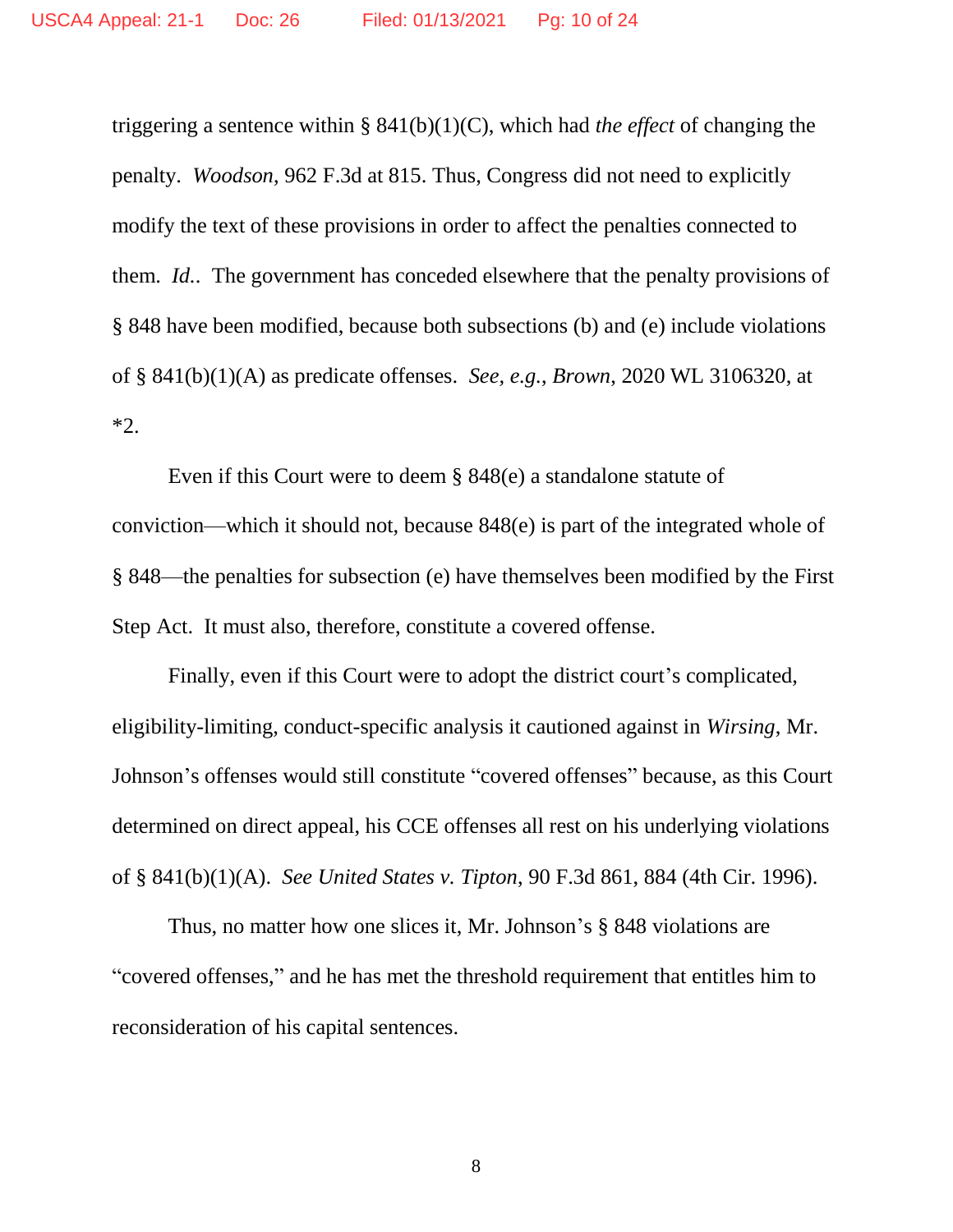### **ii. When a death row inmate seeks resentencing, the sentencer must consider post-conviction evidence under current legal standards to whether the death penalty is still appropriate.**

This Court requires reconsideration of a sentence to be conducted after the resentencer has engaged in a robust analysis of whether the death penalty is appropriate under current standards, such as those for the determination of intellectual disability, and only after considering the entire range of factors that go into a sentencing determination, including post-conviction prison adjustment. *See, e.g.*, *Chambers*, 956 F.3d at 674; *see also Pepper v. United States*, 562 U.S. 476, 491 (2011) (holding that in the resentencing context, post-sentencing evidence "may be highly relevant to several of [those] factors."). Given the overwhelming evidence of Mr. Johnson's intellectual disability and his pristine prison record extending beyond two decades (20-15\_J.A.195-204), a legally appropriate sentence reconsideration would have to yield a sentence less than death. This robust analysis is something the district court refused to do, insisting instead it was not its role to reconsider the sentence imposed by Mr. Johnson's 1993 sentencing jury. In fact, that is precisely the district court's role.

While a court can ultimately decide not to reduce any defendant's sentence under the First Step Act, it cannot choose to defer to the "will of the community" as reflected under a different sentencing regime. The "will of the community" is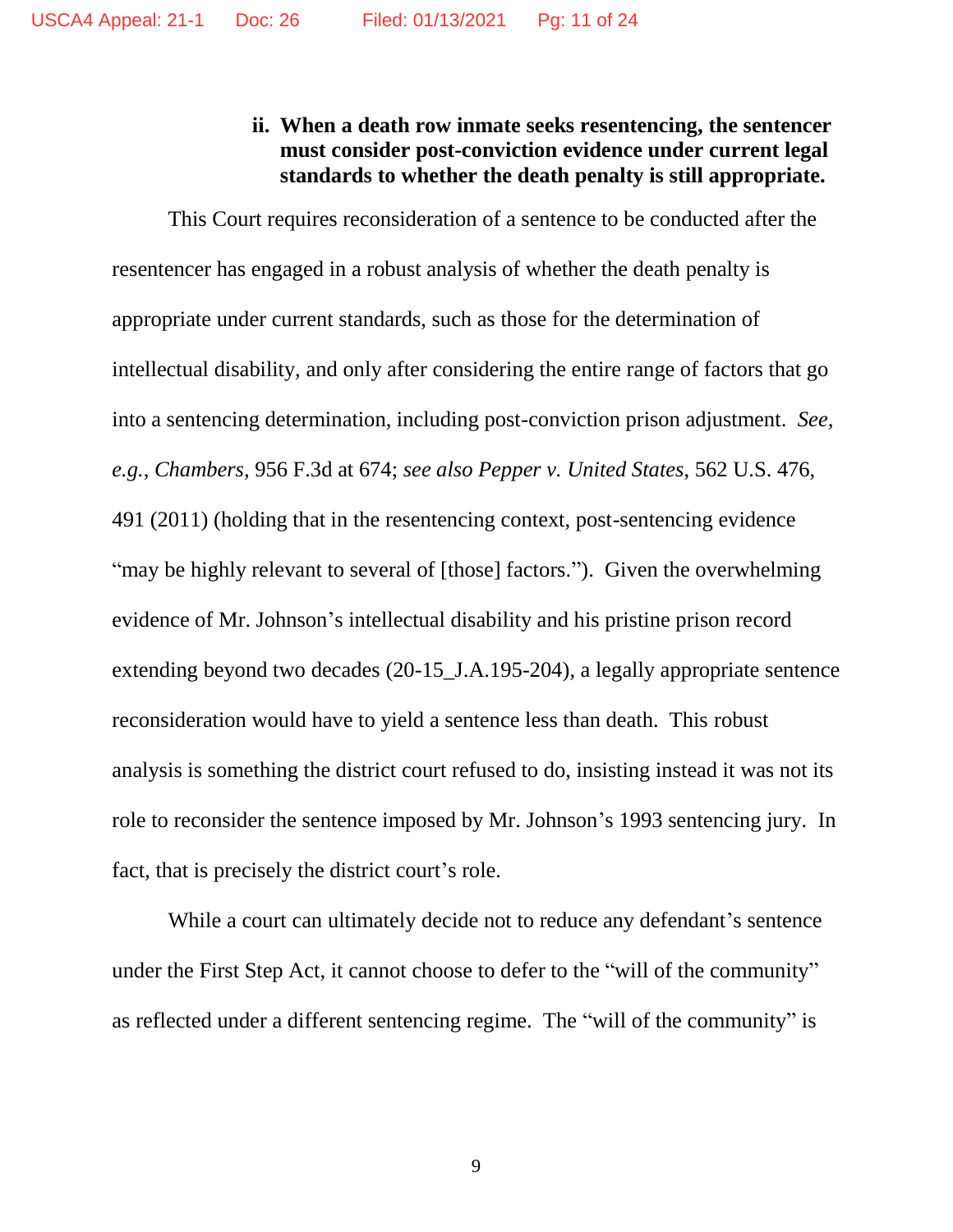reflected in part through legislation, which represents a declaration of the community's public policy goals. Here, the public policy is to permit resentencing.

# **b. The Federal Death Penalty Act prohibits the United States from executing an intellectually disabled prisoner.**

*The United States cannot execute someone who is intellectually disabled at the time of execution.* Under the FDPA, a death sentence "shall not be carried out upon a person who is mentally retarded." 18 U.S.C. § 3596(c).<sup>6</sup> The district court found that Mr. Johnson could not challenge his execution on this ground because his motion was successive. (21-1\_J.A.78.) This was error.

The text of the provision and its placement among other directives for the time of execution demonstrate Congress's intent to allow an inquiry at the time of execution. *See* § 3596(c) (included in the section on "implementation" of a death sentence and along with prohibitions on execution of someone who is pregnant or incompetent). Legislative history further supports this, as well as the potential need for more than one inquiry into intellectual disability. The extent to which scientific standards develop – and they have changed enormously since 1993 – underscores the possible need for such an inquiry.

<sup>&</sup>lt;sup>6</sup> Mr. Johnson was convicted pursuant to the now-repealed 21 U.S.C. § 848. As the district court found, " $\S$  848(1) and  $\S$  3596(c) contain identically worded prohibitions on executing intellectually disabled individuals." Mem. Op. at 10 n.5 (Dismissing § 2255 Petition), ECF No. 99. The argument is the same whichever provision governs.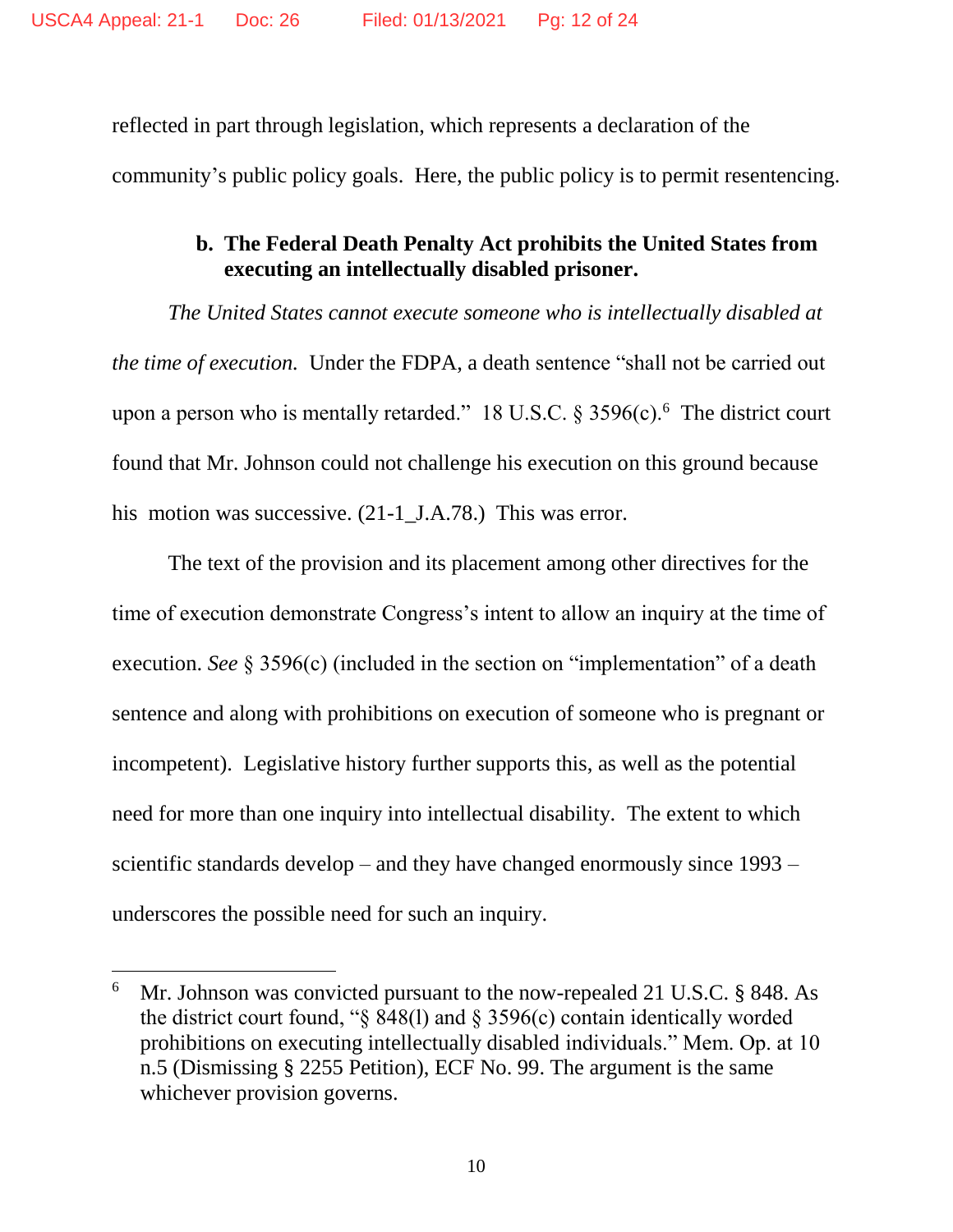Judge Motz understood this. Her separate opinion below recognized that § 3596(c) stands as a "safeguard" in intellectual disability cases, and that required recalibration of test scores, and other recent developments "raise significant questions about [Mr. Johnson's] intellectual functioning," (20-15, ECF No. 26 at 6.) Quoting Justice Sotomayor's opinion on this very point, *Bourgeois v. Watson*, 141 S. Ct. 507, 509 (2020), Judge Motz nevertheless believed this Court bound by the "precedent" of the Supreme Court's not adopting that view in its denial of certiorari in that case. (*Id.* at 7.) Respectfully, this is not so, as certiorari denials hold no precedential value. *See Ramos* v. *Louisiana*, 140 S. Ct. 1390, 1404 (2020) (cert denials have no legal significance on merits of claim (citations omitted)).

This Court should grant rehearing to address these questions. Mr. Johnson is intellectually disabled, and his motion is properly before this Court.

*Corey Johnson is intellectually disabled under current diagnostic standards.* The American Psychiatric Association ("APA") and the American Association on Intellectual and Developmental Disabilities ("AAIDD") contain "the best available description of how mental disorders are expressed and can be recognized by trained clinicians." *Moore v. Texas*, 137 S. Ct. 1039, 1053 (2017) (*"Moore I"*) (citation omitted). They establish three criteria for intellectual disability: significant deficits in intellectual functioning, significant deficits in adaptive functioning, and onset before the age of eighteen. Three nationally-recognized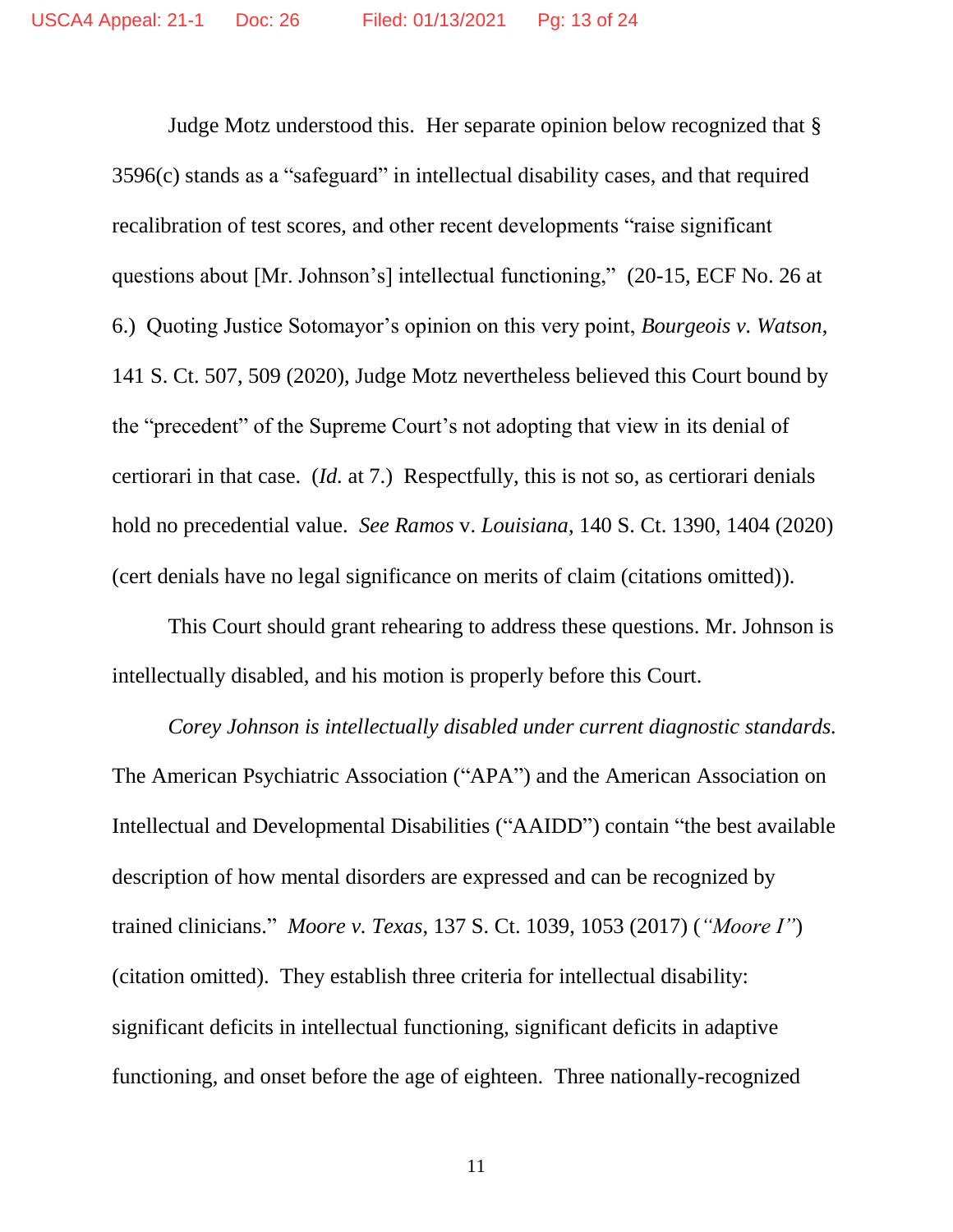experts in intellectual disability agree that Mr. Johnson meets all three criteria.

(21-1\_J.A.193, 21-1\_J.A.262, 21-1\_J.A.325.) Ample evidence documented during Mr. Johnson's childhood supports their conclusions.

*Intellectual Functioning.* Under current diagnostic standards, an IQ score of 75 or below (adjusted to account for standard error of measurement) satisfies this prong. Mr. Johnson has four valid and reliable IQ scores on gold-standard IQ tests within this presumptive range. When corrected for the Flynn Effect, $7$  as current diagnostic standards require, *see* 21-1\_J.A.1413, his IQ scores are approximately 72, 75, 65, and 73.

*Adaptive Functioning.* This measures "how well a person meets community standards of personal independence and social responsibility." (21-1\_J.A.1413.); *see also Moore I*, 137 S. Ct. at 1045; *Hall v. Florida*, 572 U.S. 701, 710 (2014). All three experts concluded, after an exhaustive review of materials, that Mr. Johnson had significant deficits in all aspects of adaptive functioning. (21- 1\_J.A.173, 21-1\_J.A.253, 21-1\_J.A.322-24) In the conceptual domain, he was unable to learn or adjust to changing circumstances. He remained in the second grade for three years, repeated third and fourth grades, and continued to fall further

According to the Flynn Effect, IQ tests across populations increase slowly over time—approximately .3 points per year or 3 points over ten years. Federal courts have "acknowledged the appropriateness of considering Flynn-adjusted scores." *See United States v. Davis*, 611 F. Supp. 2d 472, 487 (D. Md. 2009).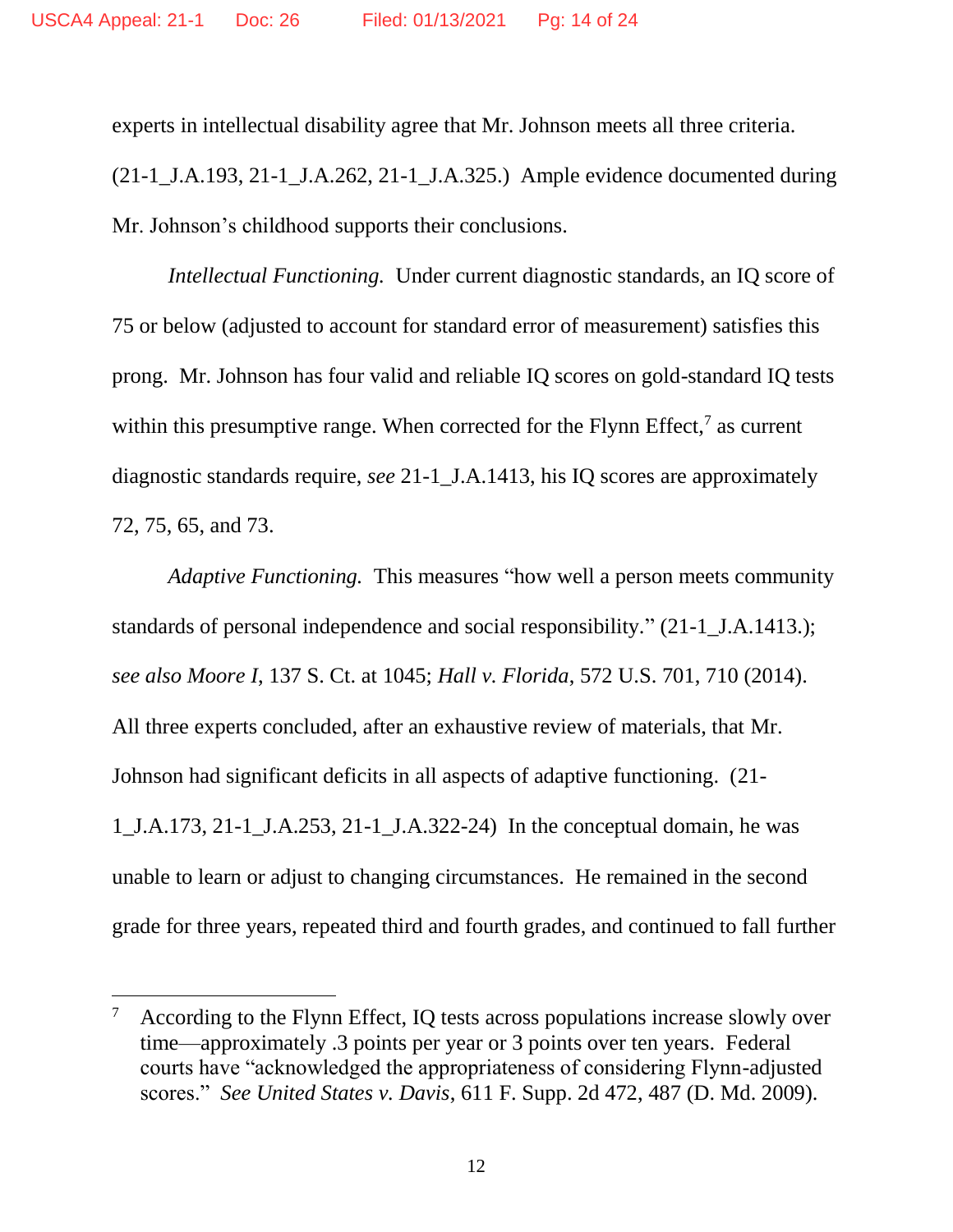and further behind academically. (*See* 21-1\_J.A.114-118.) At age eight, he had "no concept of number facts, no reading skills, [could not] retain sight vocabulary words," and "had difficulty saying the alphabet." (*See, e.g.*, 21-1\_J.A.114, 119.) In his early twenties, his reading and writing abilities were no higher than the second-grade level. (21-1 J.A.117-118).

In the practical domain, he always struggled with self-care: He wet and soiled his bed until he was 12 years old and needed constant reminders to keep himself clean. (21-1\_J.A.126-127.) As he entered his teen years and into his adulthood, he never acquired the skills to take care of himself. He has never lived on his own or held down a job, and those who know him best did not believe he could learn the skills to do either. (21-1\_J.A.127-129.)

In the social domain, Mr. Johnson had "difficulty in understanding social cues and norms," and was, over the course of his life, the quintessential follower, easily influenced by and victimized by peers, who took his money, tricked and manipulated him. (21-1\_J.A.123-125 (citations omitted).

Mr. Johnson, thus, epitomizes the reasons the courts have considered those with intellectual disability to lack the degree of moral culpability as those who are not disabled in this way.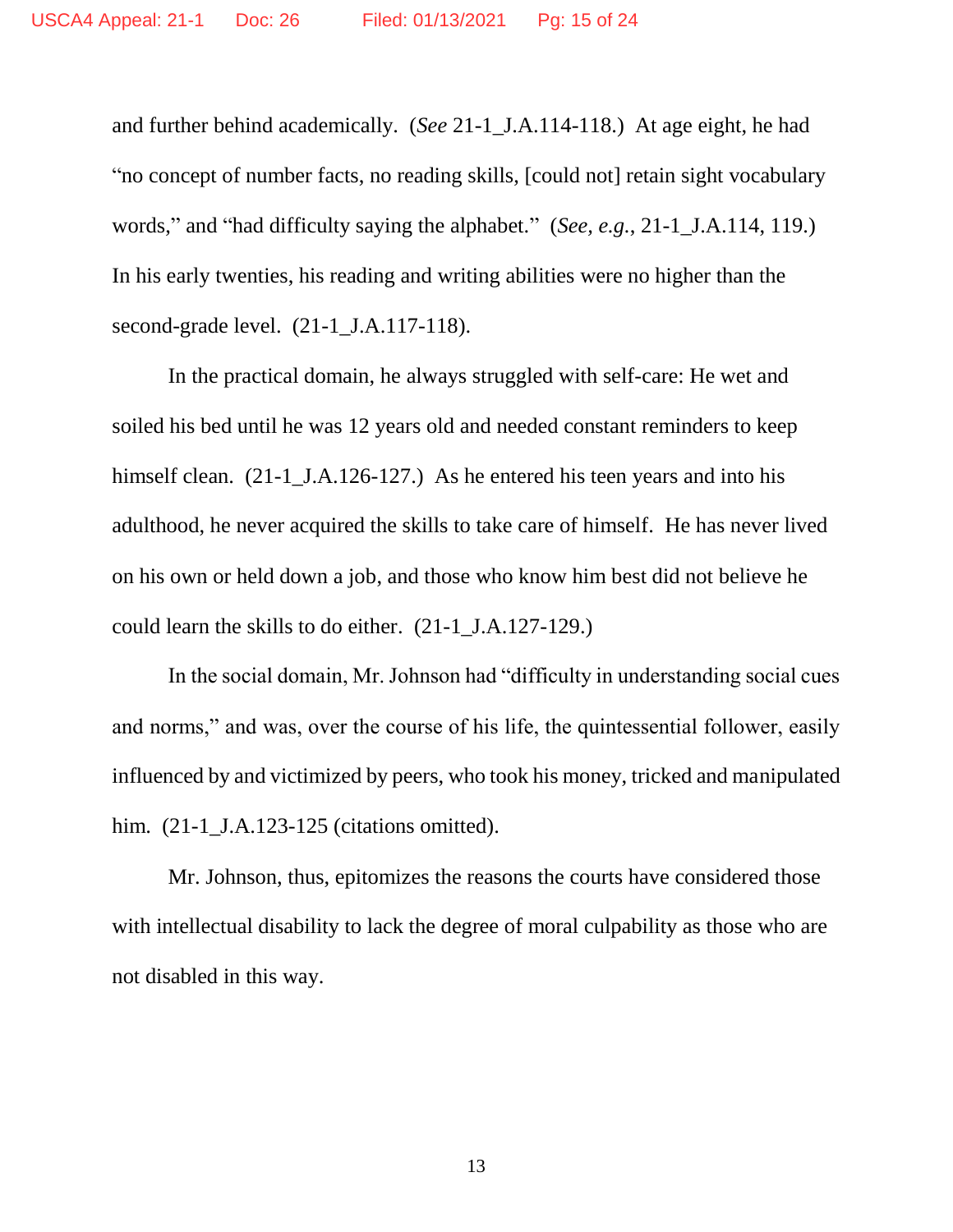*Onset Before the Age of 18.* Mr. Johnson's significant limitations in intellectual and adaptive functioning are well-documented before he turned 18. (21-1\_J.A.252; 21-1\_J.A.193; 21-1\_J.A.325.)

*The Improper Basis Employed to Reject Mr. Johnson's § 3596 Claim.* Both the district court and Judge Wilkinson, however, ignored this evidence in favor of the 1993 testimony of the Dewey Cornell, PhD, the psychologist hired at trial to do a general psychological assessment of Mr. Johnson and to testify to relevant mitigation at the penalty phase in 1993. Dr. Cornell "determined" that Mr. Johnson could not be intellectually disabled based on a single IQ test he administered prior to trial, on which Mr. Johnson scored a 77 (which was uncorrected for the Flynn Effect), and testified to that effect at the penalty phase. (21-1\_J.A.507.) In the early 2000's, this Court found that enough reason to reject Mr. Johnson's § 2255 claim that he was intellectually disabled. *United States v. Roane*, 378 F.3d 382, 408-09 (4th Cir. 2004).

Dr. Cornell's analysis flunks current diagnostic standards in several ways, both because he failed to adjust the score of the IQ test he administered to account for the Flynn Effect, incorrectly dismissed another IQ test that was within the presumptive range of intellectual disability, and ignored Mr. Johnson's other signs of intellectual disability. *See Hall*, 572 U.S. at 723 ("when a defendant's IQ test score falls within the test's acknowledged and inherent margin of error, the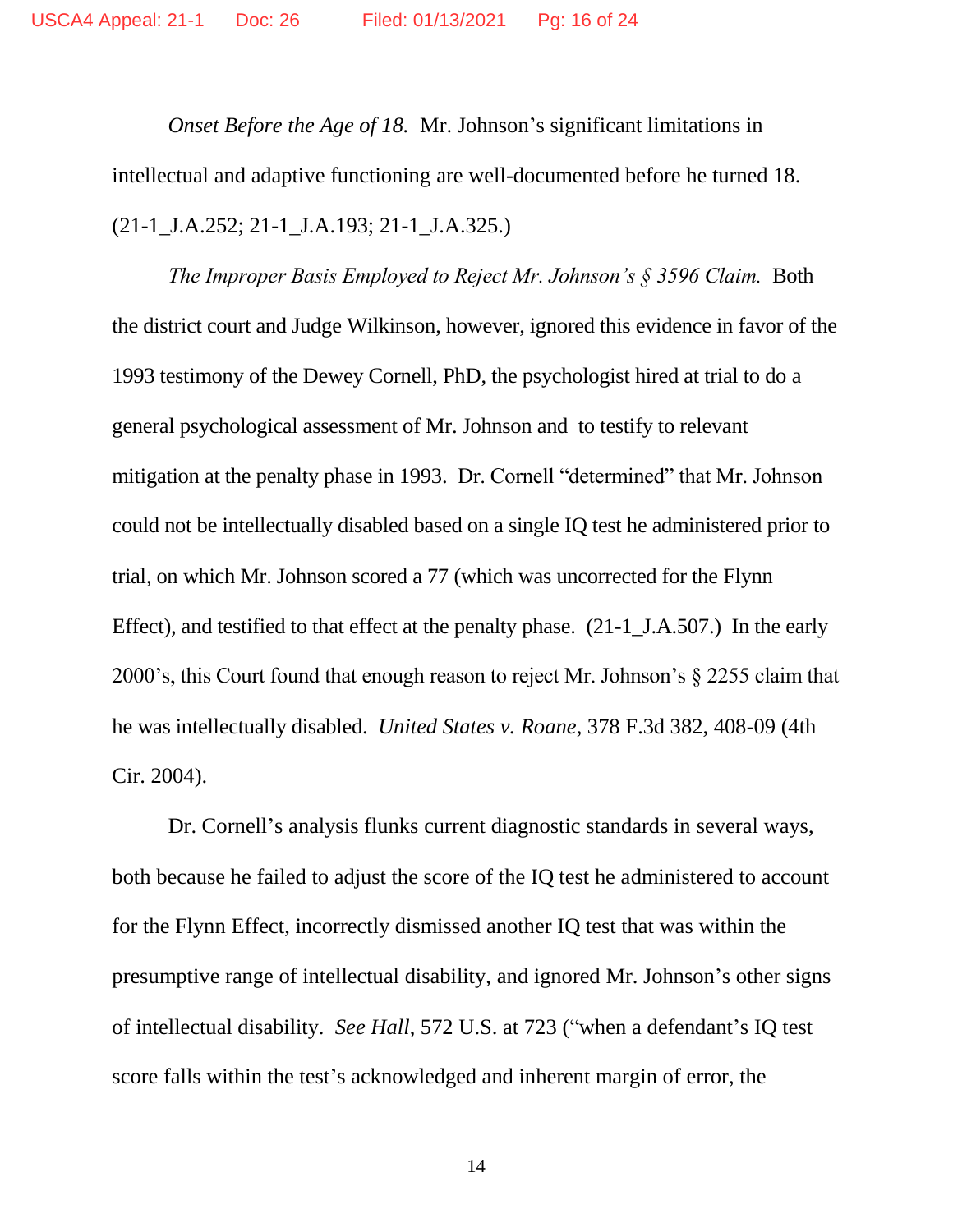defendant must be able to present additional evidence of intellectual disability"); *Moore I*, 137 S. Ct. at 1050 ("[W]e require that courts continue the inquiry and consider other evidence of intellectual disability where an individual's IQ score, adjusted for the test's standard error, falls within the clinically established range for intellectual-functioning deficits").

The critical point is that § 3596 requires a court to examine the evidence of a defendant's intellectual disability at the time of implementation of a death sentence, without regard for stale legal determinations made under decades-old standards. *This would be the first evidentiary hearing ever held to establish Mr. Johnson's intellectual disability.*<sup>8</sup>

*Mr. Johnson's second § 2255 motion was not a successive motion.* The phrase "second or successive" is a term of art and "not every numerically second petition [or motion] is a 'second or successive' petition [or motion] within the meaning of the AEDPA." *United States v. Hairston*, 754 F.3d 258, 262 (4th Cir. 2014) (citation omitted). Rather, courts should look to the individual circumstances of each case to avoid "an interpretation of the [AEDPA] statute that would . . . 'close our doors to a class of habeas petitioners seeking review without any clear indication that such

<sup>8</sup> A properly conducted hearing pursuant to the First Step Act would also require the use of contemporary medical and legal standards for an intellectual disability determination.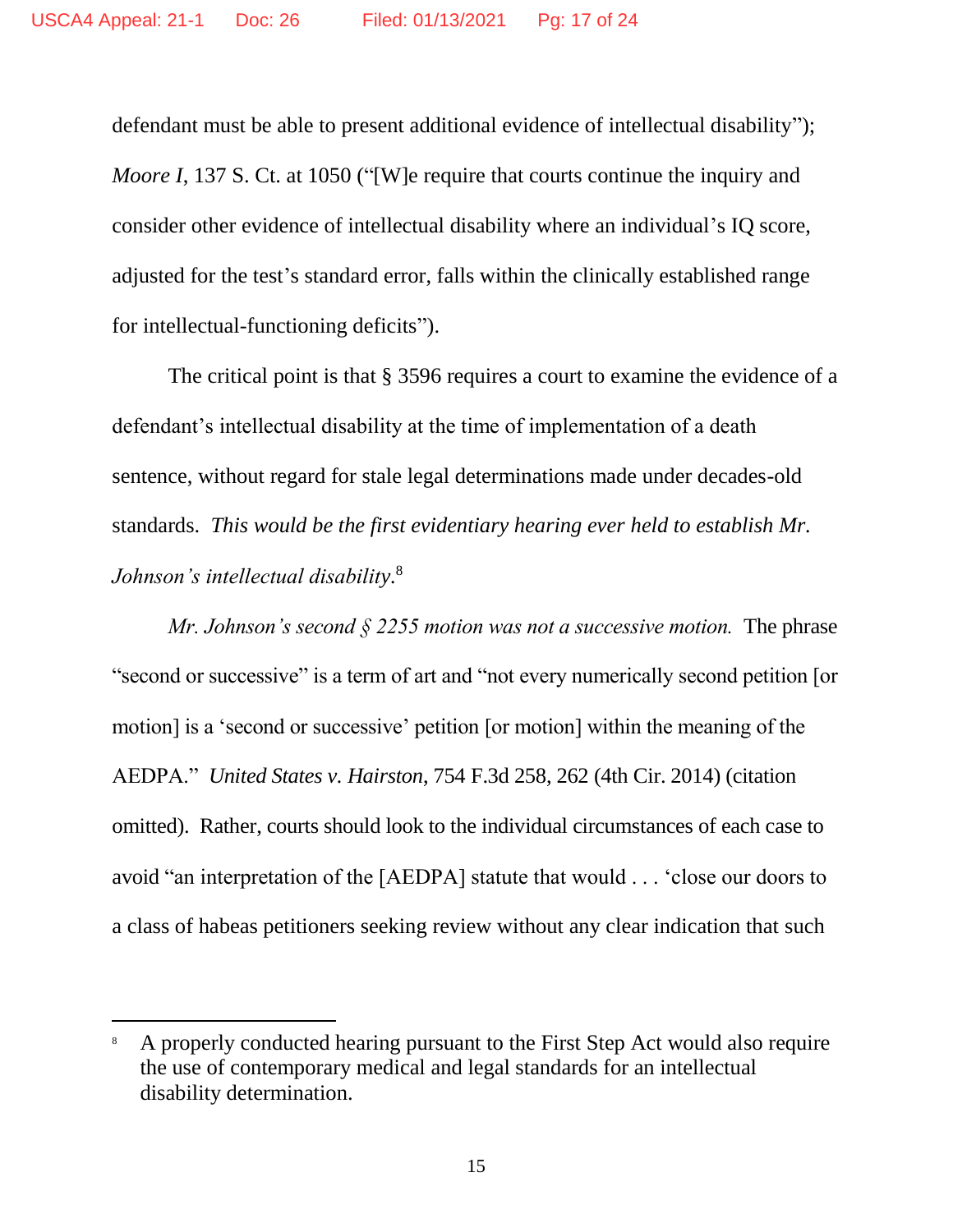was Congress' intent.'" *Panetti v. Quarterman*, 551 U.S. 930, 947-78 (2007) (citation omitted).

Here, the basis for Mr. Johnson's claim is a statute creating an independent, substantive prohibition on implementation of the death penalty for the intellectually disabled. The plain language, structure, and statutory history of the statute establish that Congress intended to permit this determination to be made when execution is imminent. In light of these strong indications of Congress' intent, this Court should not close the door on Mr. Johnson's claim particularly where, as here "[n]o federal court has ever assessed this evidence or considered whether it forecloses a lawful imposition of the death penalty in Johnson's case." (20-15, ECF No. 26 at 6.)

#### **II. Mr. Johnson faces irreparable injury.**

Because the United States intends to execute Mr. Johnson tomorrow, he unquestionably faces irreparable injury. *See Wainwright v. Booker*, 473 U.S. 935, 935 n.1 (1985) (recognizing that irreparable injury "is necessarily present in capital cases").

#### **III. A balancing of the equities supports a stay.**

Staying Mr. Johnson's execution briefly for this Court to consider these grave issues will not substantially injure the United States. The government initially set an execution date for Mr. Johnson in 2006, but could not carry the execution then because of flaws in its execution protocol. It spent 2011 to July 2019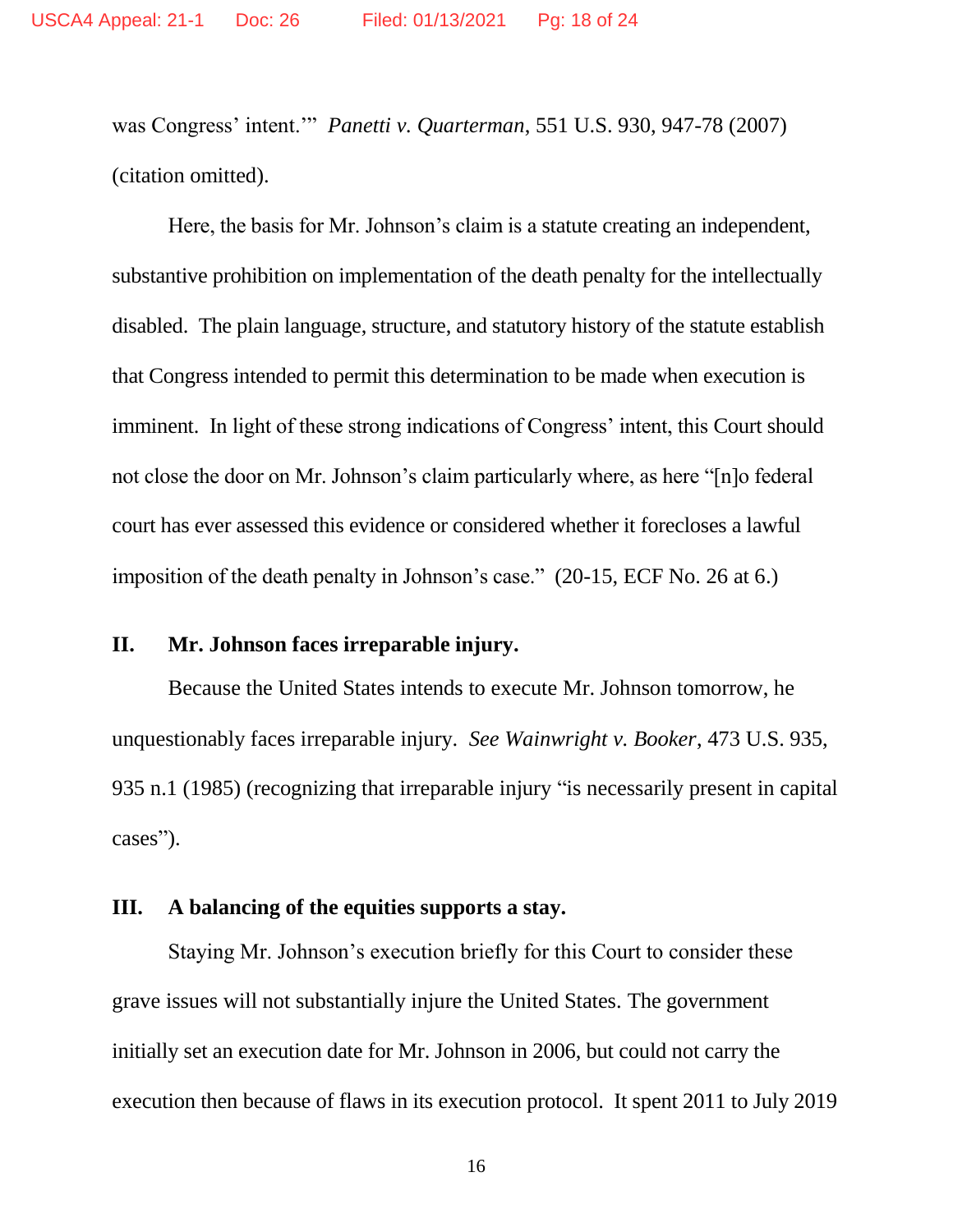without any execution protocol at all, *see* Mem. Op., *In re Fed. Bureau of Prisons' Execution Protocol Cases*, No. 19-mc-145 (D.D.C. Nov. 20, 2019), ECF No. 50, then waited another 16 months to schedule Mr. Johnson's execution. *See* Notice of Execution, *In re Fed. Bureau of Prisons' Execution Protocol Cases*, No. 19-mc-145 (D.D.C. Nov. 20, 2020), ECF No. 330.

This case is extraordinary: overwhelming and unrefuted evidence—which "no federal court has ever . . . considered," (20-15, ECF No. 26 at 6.) demonstrates Mr. Johnson's intellectual disability and the fallacies of Dr. Cornell's decades-old assessment; racial inequities, now addressed by the First Step Act, tainted his sentencing proceeding; and federal statutes give him robust rights to correct those injustices. Although the government normally has a "strong interest" in "proceeding with its judgment," *Nelson v. Campbell*, 541 U.S. 637, 649-50 (2004) (citation omitted), that interest should sensibly yield here to afford Mr. Johnson the chance to vindicate those rights.

#### **IV. Executing Mr. Johnson now serves no legitimate public interest.**

The FDPA's terms embody the public interest in ensuring that the United States does not execute intellectually disabled people. Likewise, the First Step Act reflects a public interest in allowing people such as Mr. Johnson who were subject to a discriminatory sentencing regime to seek resentencing. The United States has no legitimate interest in executing a prisoner in violation of federal law.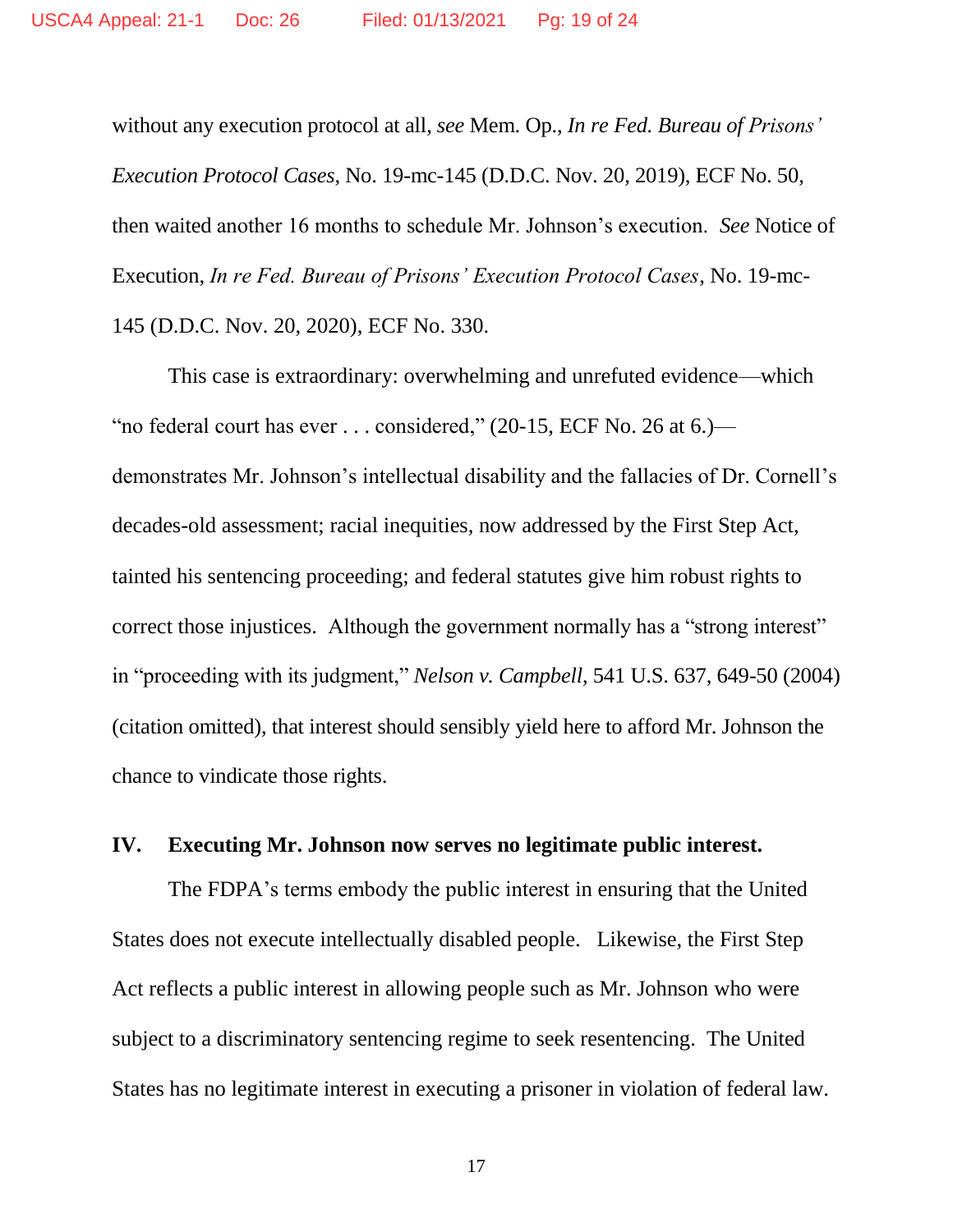#### **V. Mr. Johnson did not unnecessarily delay in bringing these claims.**

This is not a case where a death row prisoner is bringing a last-minute motion for stay of execution as a tactical step. Mr. Johnson has timely and diligently pursued his challenges under both the FDPA and the First Step Act.

Mr. Johnson sought relief under the First Step Act in August 2020, just months after courts determined in non-capital cases that 21 U.S.C. § 848 was a covered offense, and after the district court determined that any sentencing reconsideration had to consider post-conviction conduct. *United States v. Davis*, No. 93-CR-30025, 2020 WL 1131147, at \*2 (W.D. Va. Mar. 9, 2020); *United States v. Jimenez*, No. 92-CR-550-01, 2020 WL 2087748, at \*2 (S.D.N.Y. Apr. 30, 2020); Mem. Order at 5, *United States v. Kelly*, No. 94-CR-163-4 (E.D. Va. June 5, 2020), ECF No. 1133. The government set his execution hours after he had noticed his appeal to this Court.

Mr. Johnson's current § 2255 motion could be raised only "[w]hen the sentence is to be implemented." 18 U.S.C. § 3596(a), (c). When the government scheduled Mr. Johnson's execution for January 14, 2021, Mr. Johnson promptly filed, his § 2255 motion challenging the implementation of his sentence under the FDPA.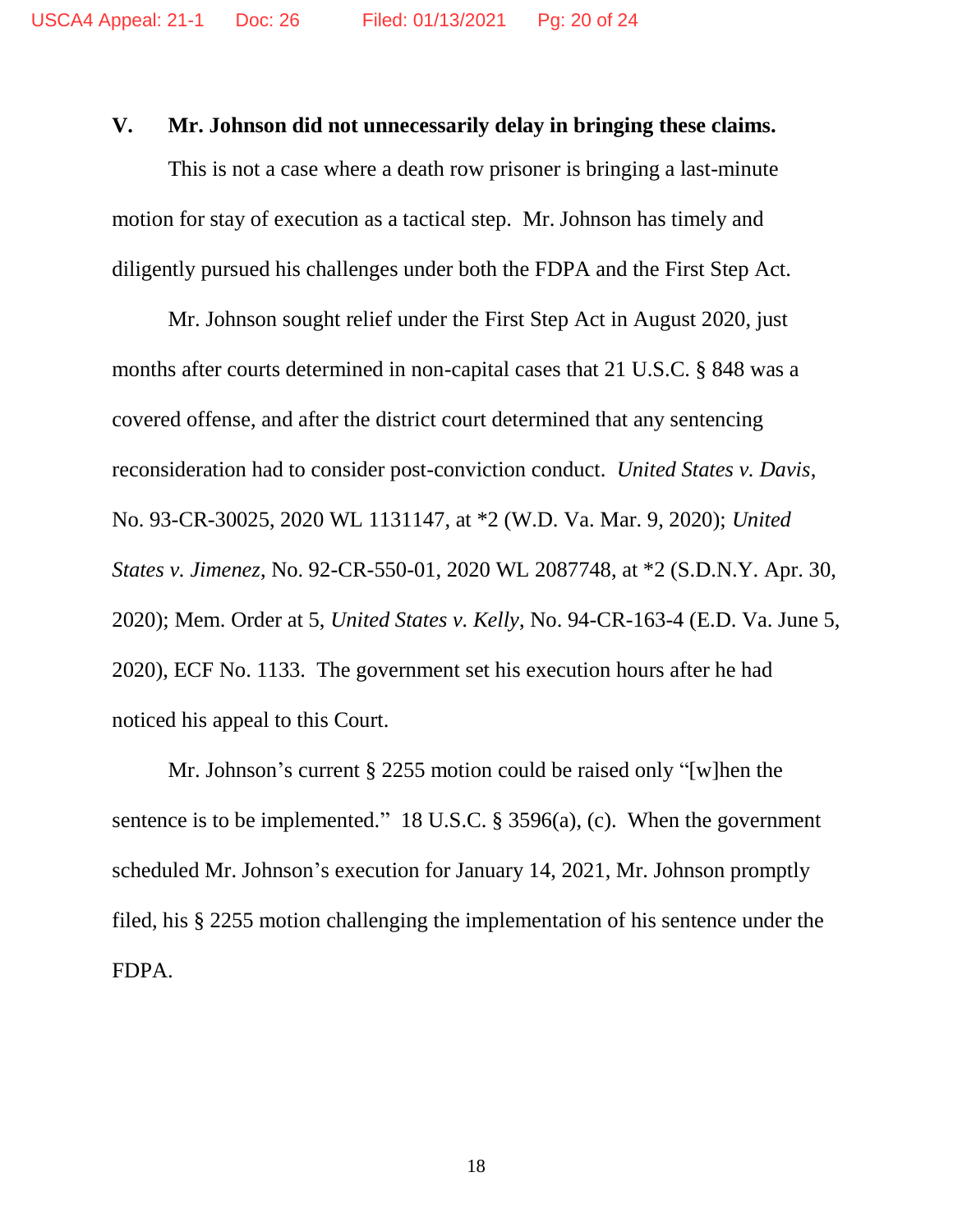# **CONCLUSION**

The Court should grant the petition and stay Mr. Johnson's execution

pending resolution of his claims under the First Step Act and FDPA.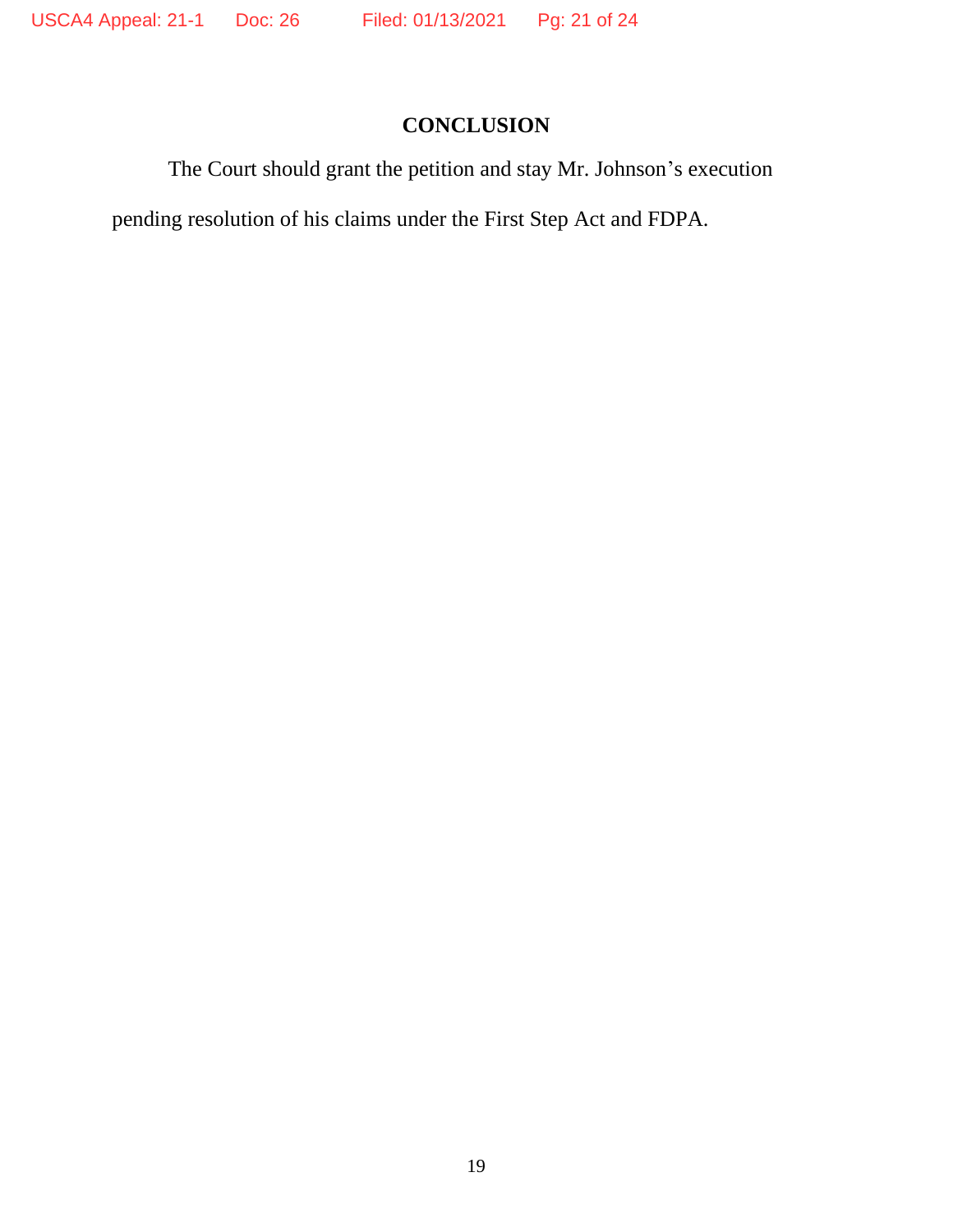Dated: January 13, 2021 Respectfully submitted,

/s/David E. Carney

Donald P. Salzman Jonathan Marcus David E. Carney Skadden, Arps, Slate, Meagher & Flom, LLP 1440 New York Avenue, NW Washington, DC 20005 david.carney@skadden.com

*Counsel for Corey Johnson*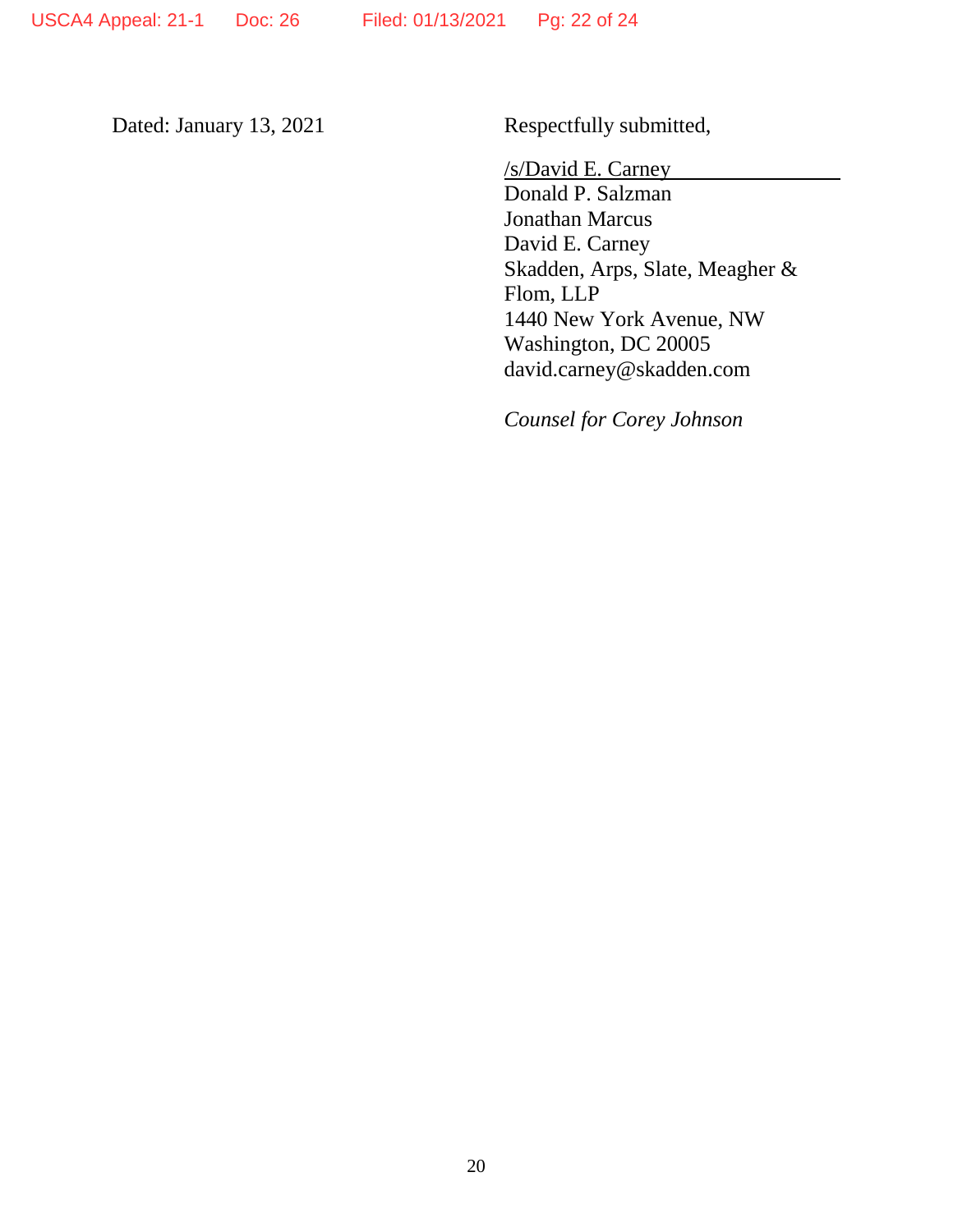# **CERTIFICATE OF COMPLIANCE**

1. This motion contains 4,191 words, excluding the parts of the brief exempted from the word count by Fed. R. App. P. Rule  $27(d)(2)$  and Rule  $35(b)(2)(A)$ . Mr. Johnson has requested leave to exceed the page limits.

2. This motion complies with the font, spacing, and type size requirements set forth in Fed. R. App. P. Rule 32(a)(5).

/s/ David E. Carney